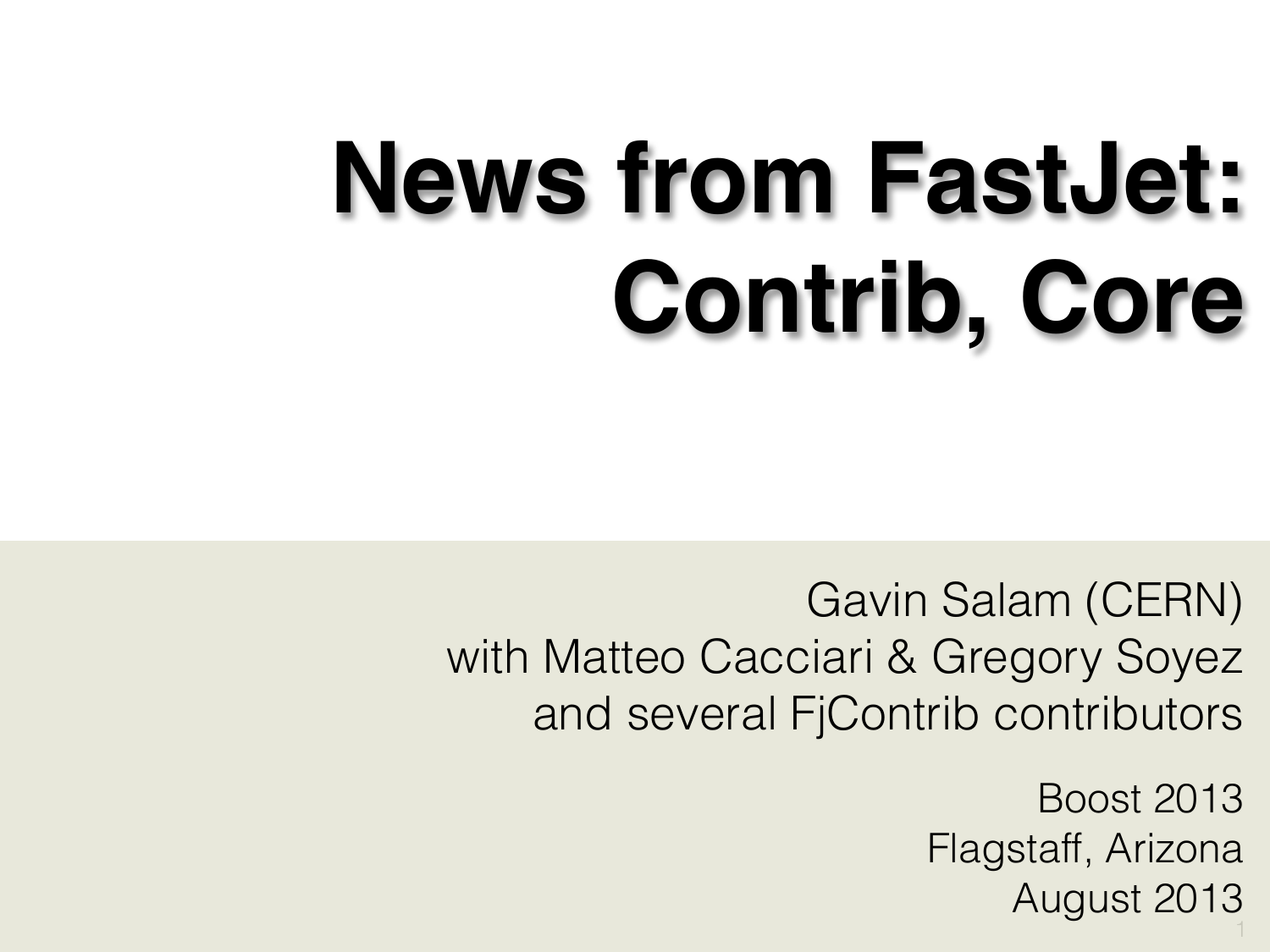#### **FastJet**

bug-fix releases for 3.0.x (and 2.4.x) series

3.1.x under development (speedups for  $N \sim 5k-100k$ )

#### **NEW: FastJet Core** (a.k.a. fjcore)

for lightweight inclusion of core FJ functionality into other codes

#### **NEW: FastJet Contrib** (a.k.a fjcontrib)

a frequently released package for 3rd party code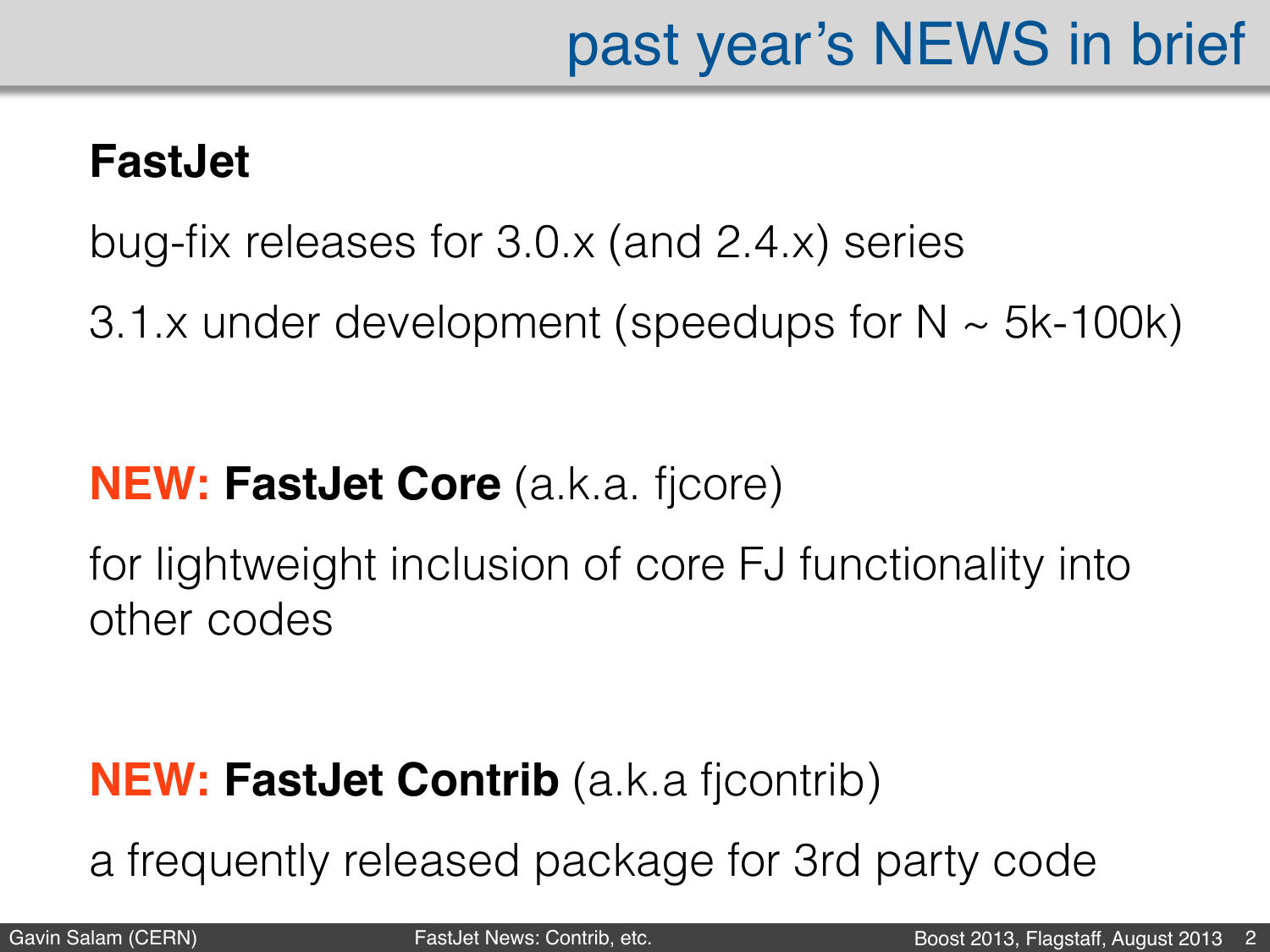## FastJet: plans for v3.1 [release schedule currently vague!]

small interface enhancements issue fix: CGAL coincident points speed improvements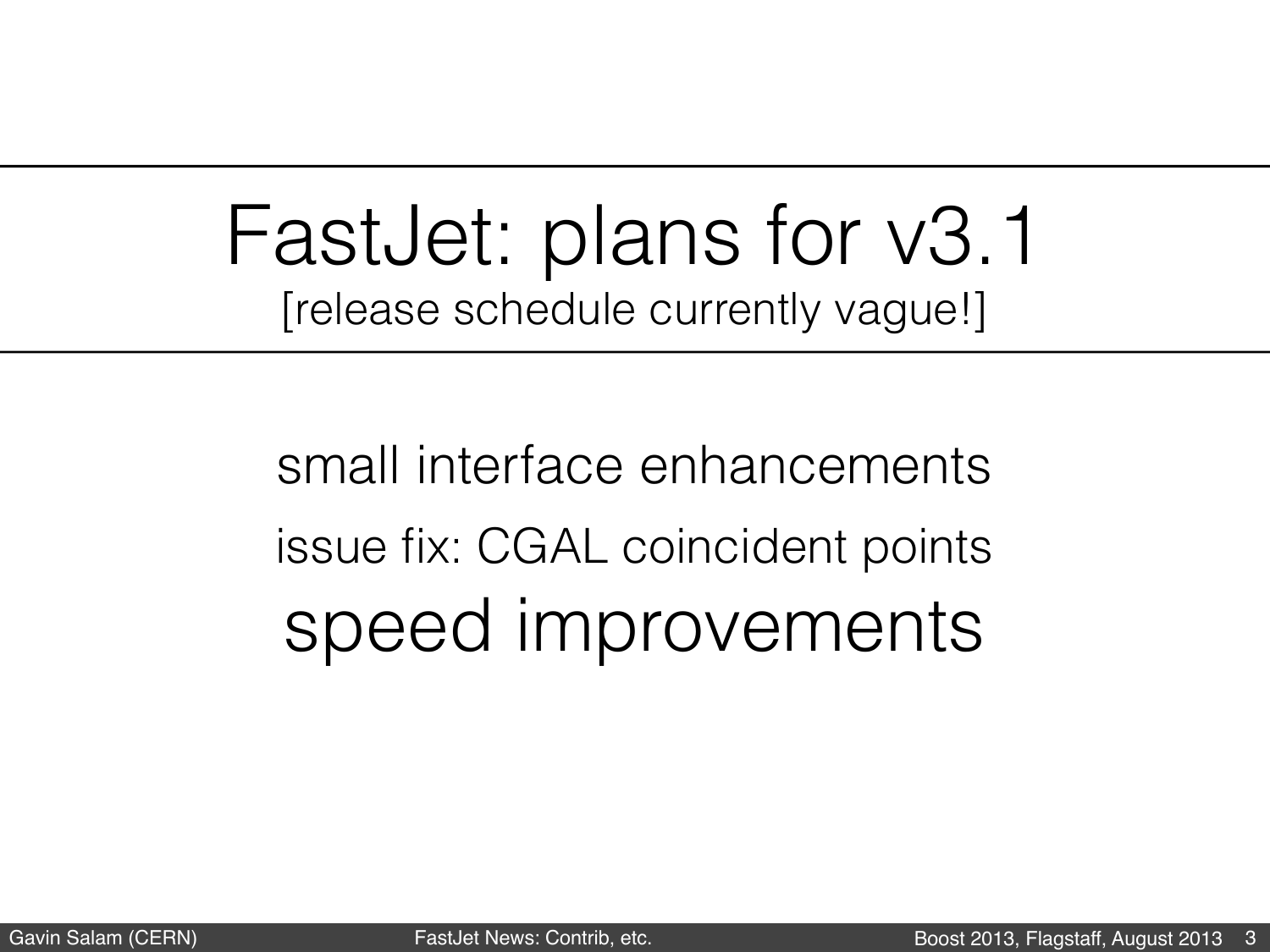#### FastJet 3.1: speed

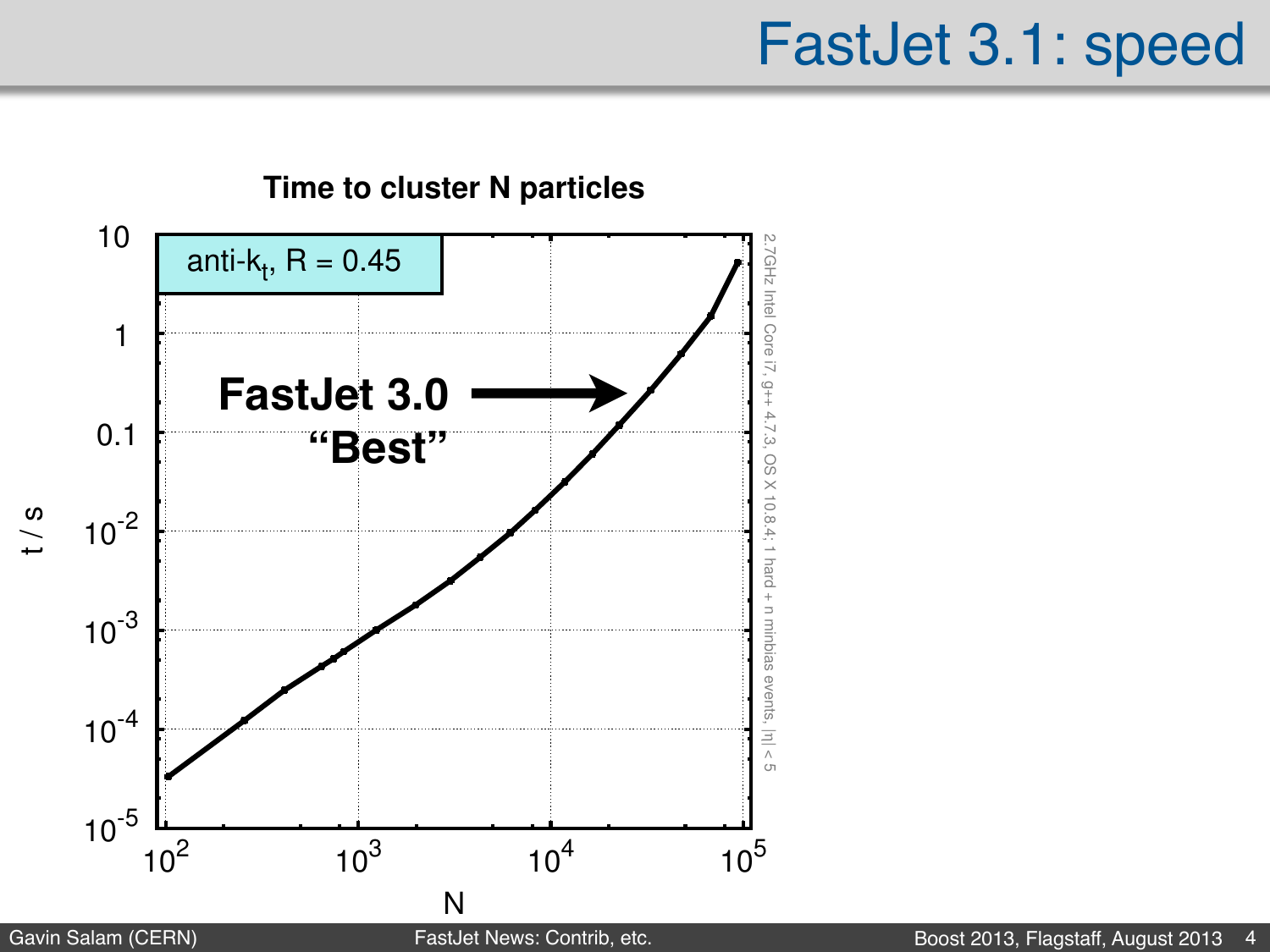### FastJet 3.1: speed



Two new "tiled" clustering strategies

Updated automatic strategy selection is work in progress

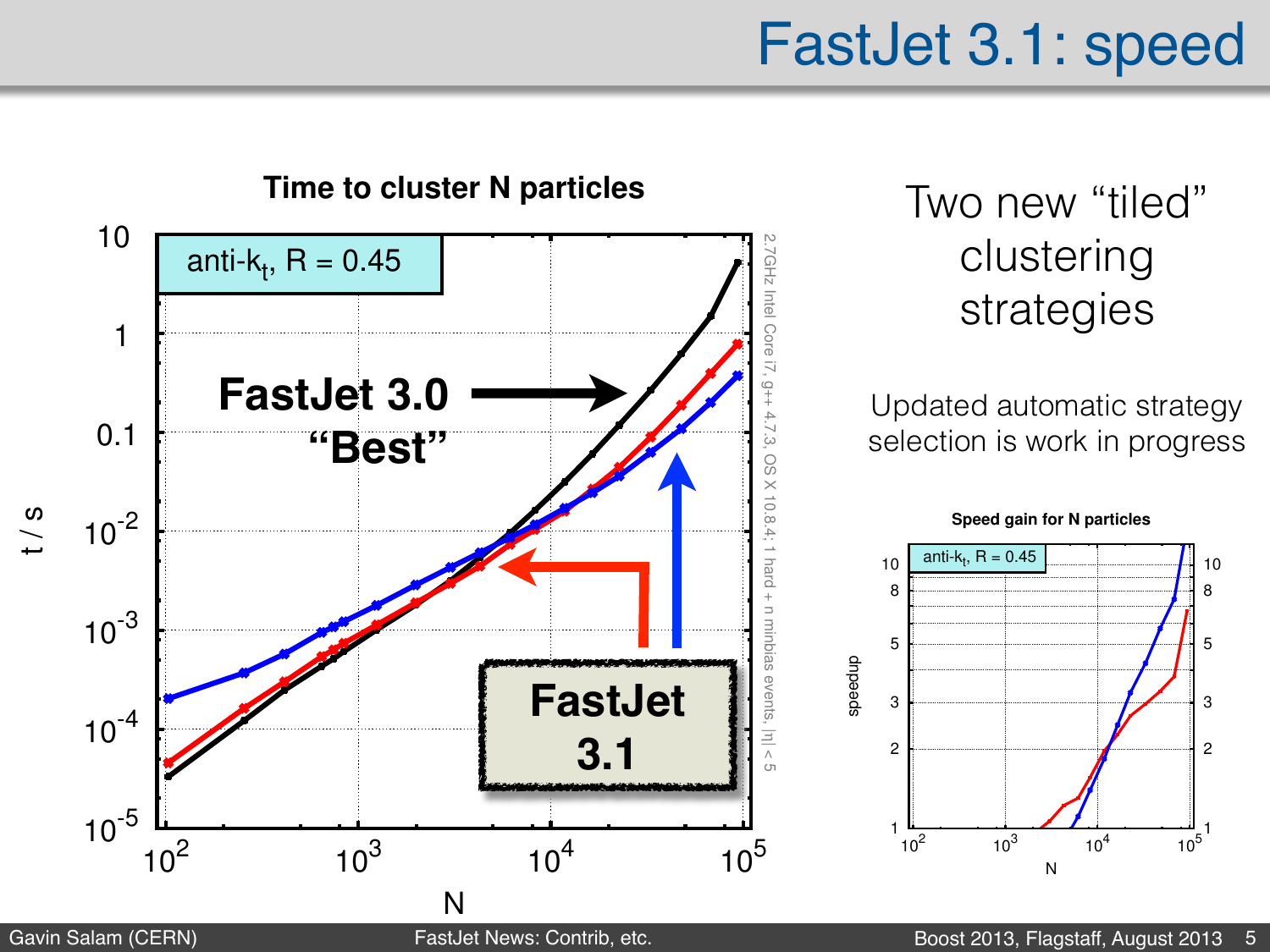### FastJet 3.1: speed



#### Two new "tiled" clustering strategies

#### Updated automatic strategy selection is work in progress

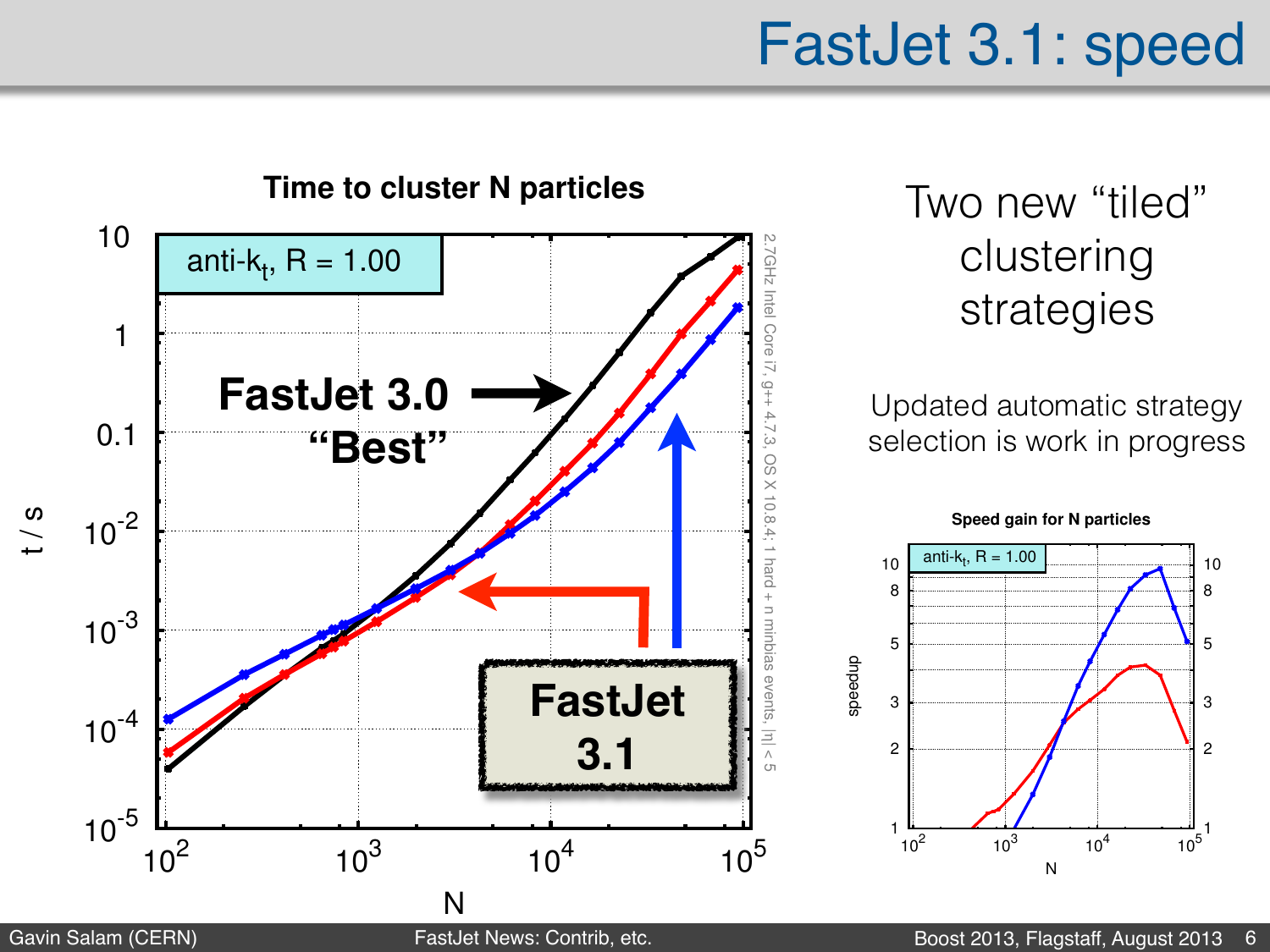## FastJet "core"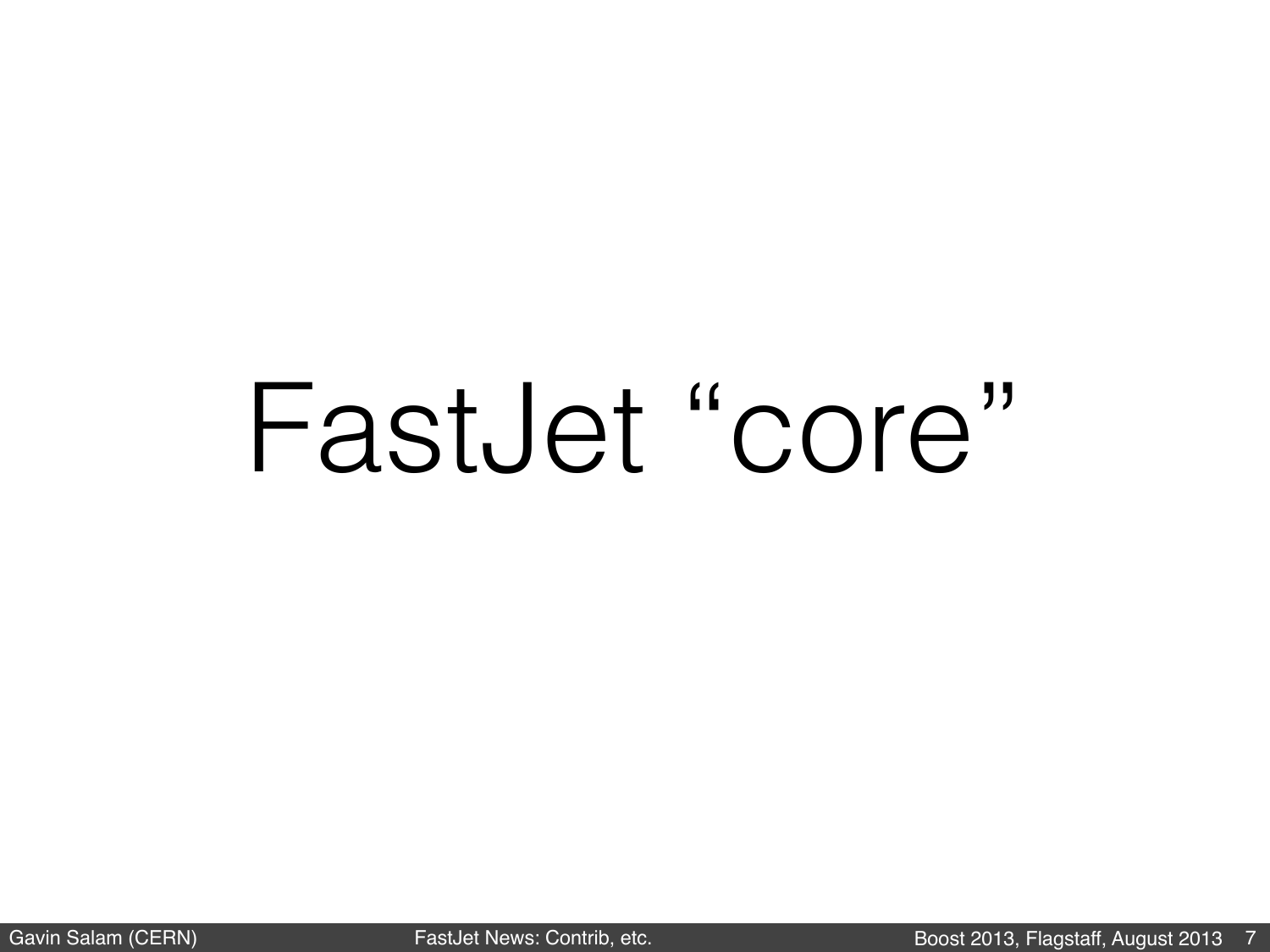- Many public programs use jet finding (Pythia examples, MCFM, Sherpa, …)
- Sometimes it's not convenient to ask users to download FastJet, compile & install it. E.g. for MC tutorials:
	- on a conference network, 2MB can take a while to download
	- 2-4 minutes compilation is a significant chunk of a 1-hour tutorial!
- As a workaround, some programs have their own native jet clustering (but not necessarily fast, etc.)

E.g. Pythia8's SlowJet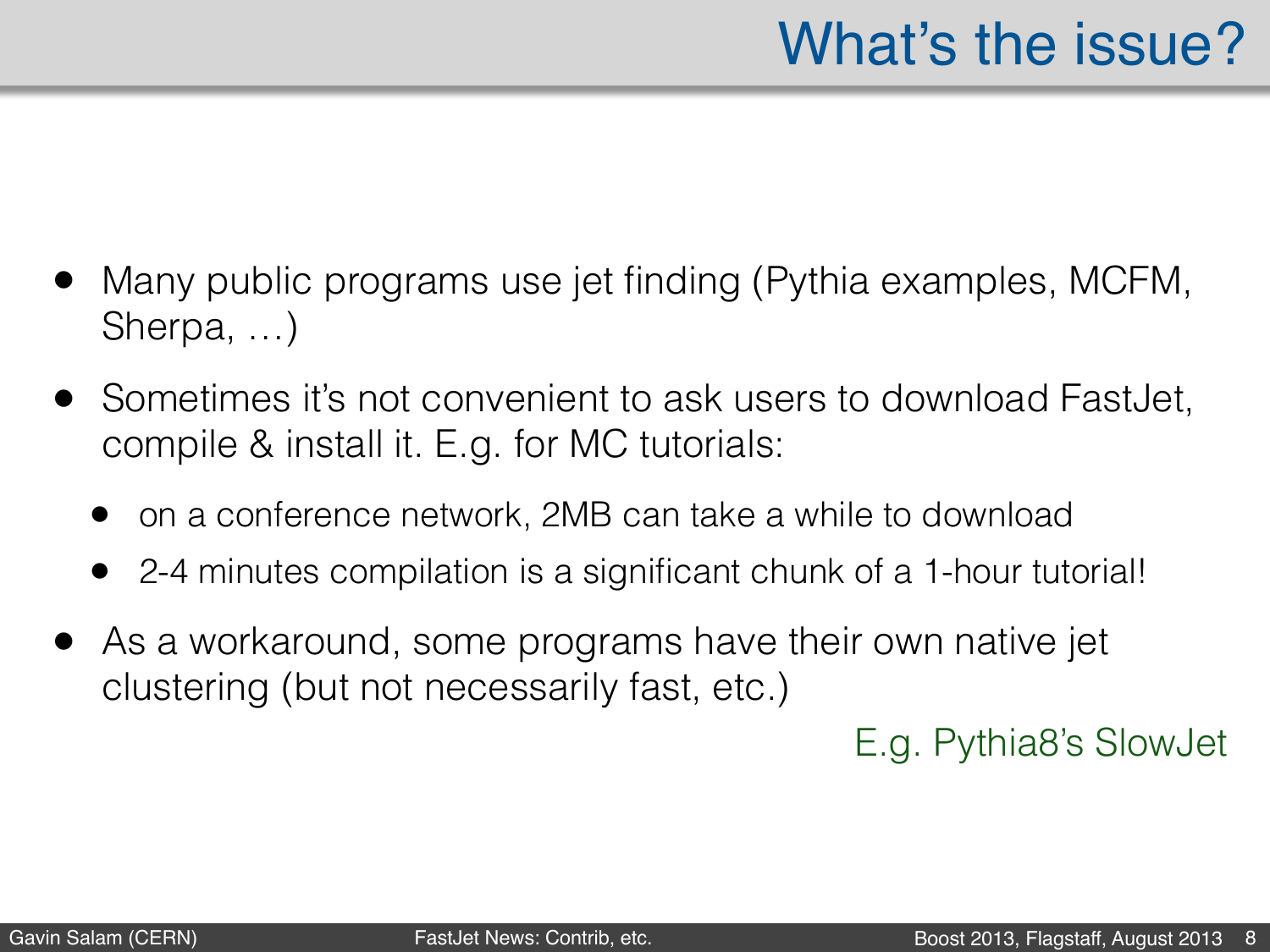## A solution: FastJet "core" (aka fjcore)

- Identical interface (except namespace fastjet → namespace fjcore) All native jet finding (fast gen- $k_t$  clustering strategies, except CGAL) **Selectors**
- Leaves out: areas, plugins, tools
- just 2 files: fjcore.hh & fjcore.cc 60kB compressed (v. 2.2MB), builds in a few seconds (v. a couple of minutes)
- can coexist with full FastJet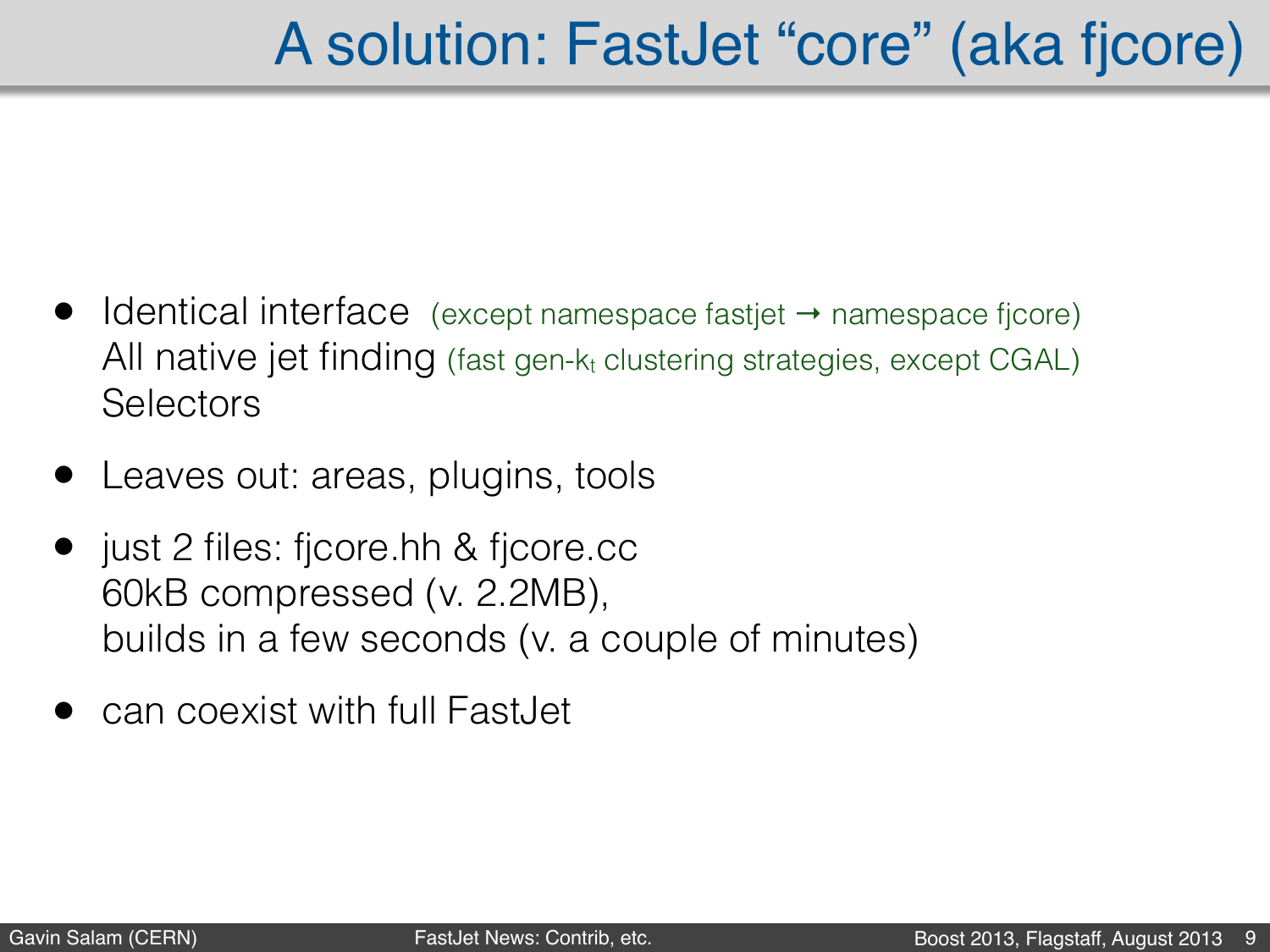## FastJet Contrib

<http://fastjet.hepforge.org/contrib/>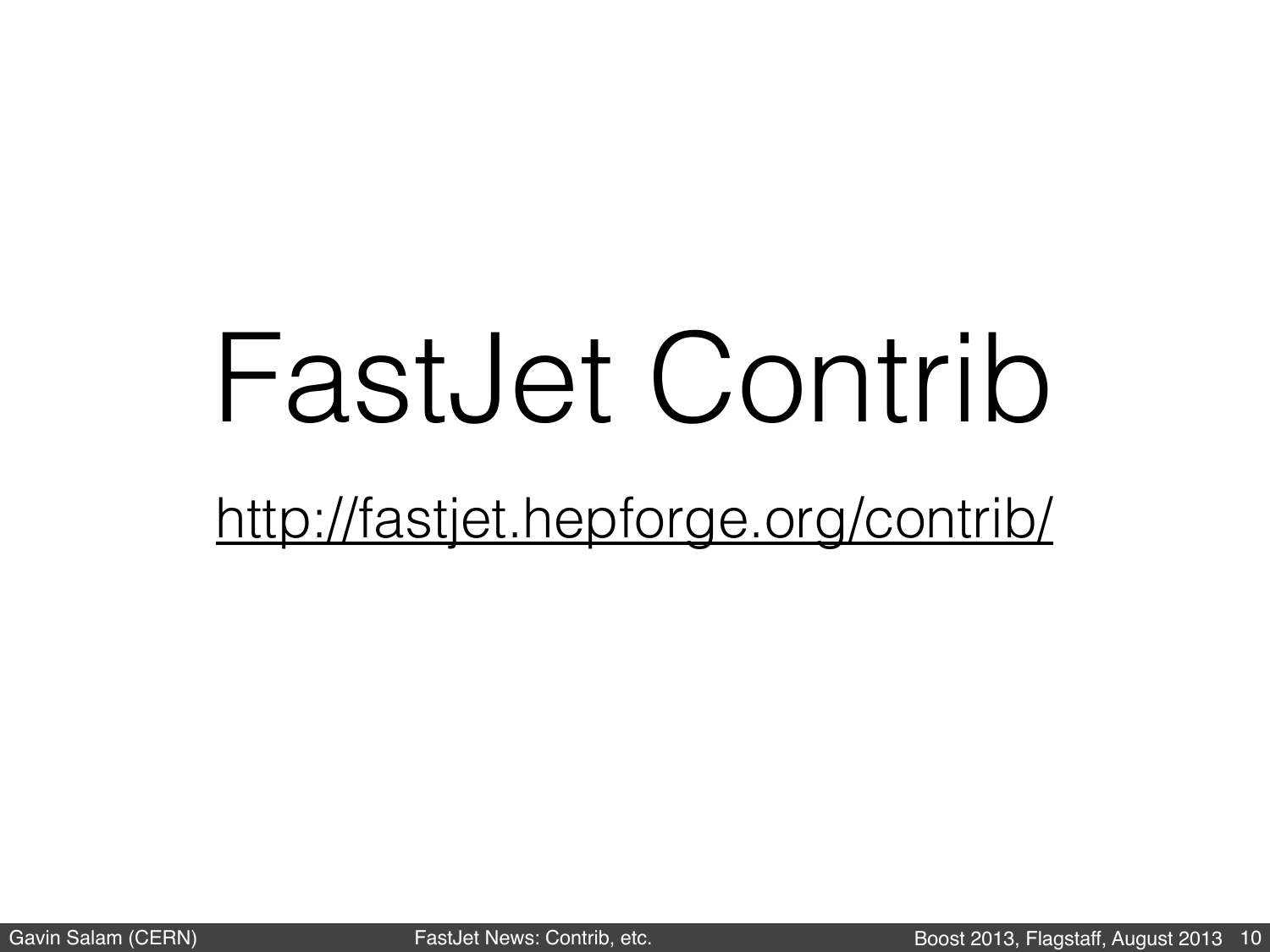FastJet sees a "new-feature" release (e.g.  $3.0 \rightarrow 3.1$ ) every 1–2 years.

#### **But:**

- 1. The field is developing on a faster timescale (FJ can't realistically keep up)
- 2. Our advisers warn us against "mission creep" (maybe FJ shouldn't try to keep up)
- 3. The existing ["tools"](http://fastjet.fr/tools.html) page was not very convenient for users who just want the full set of latest/best/etc. tools (individual downloads, different build systems, …)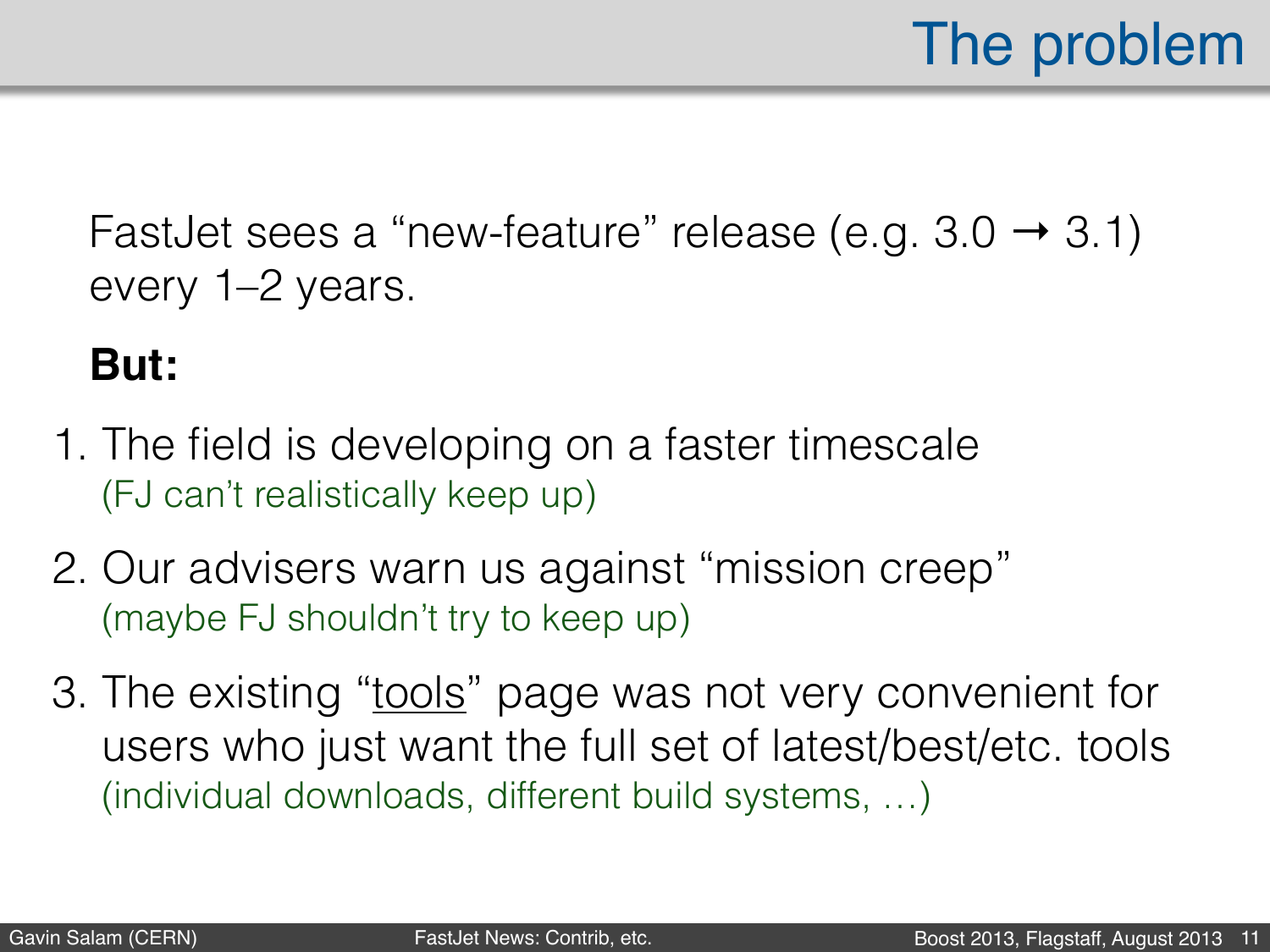## Our solution: FastJet Contrib

- Hepforge hosts the svn repository & web pages
- We provide an overall framework (build system, checks, version handling, releases)
- Contributors provide "contribs" self-contained code (based on an fjcontrib template, for uniformity, must include an example and a make check target)

#### **Guiding principle**

balance ease of contribution, quality of the packages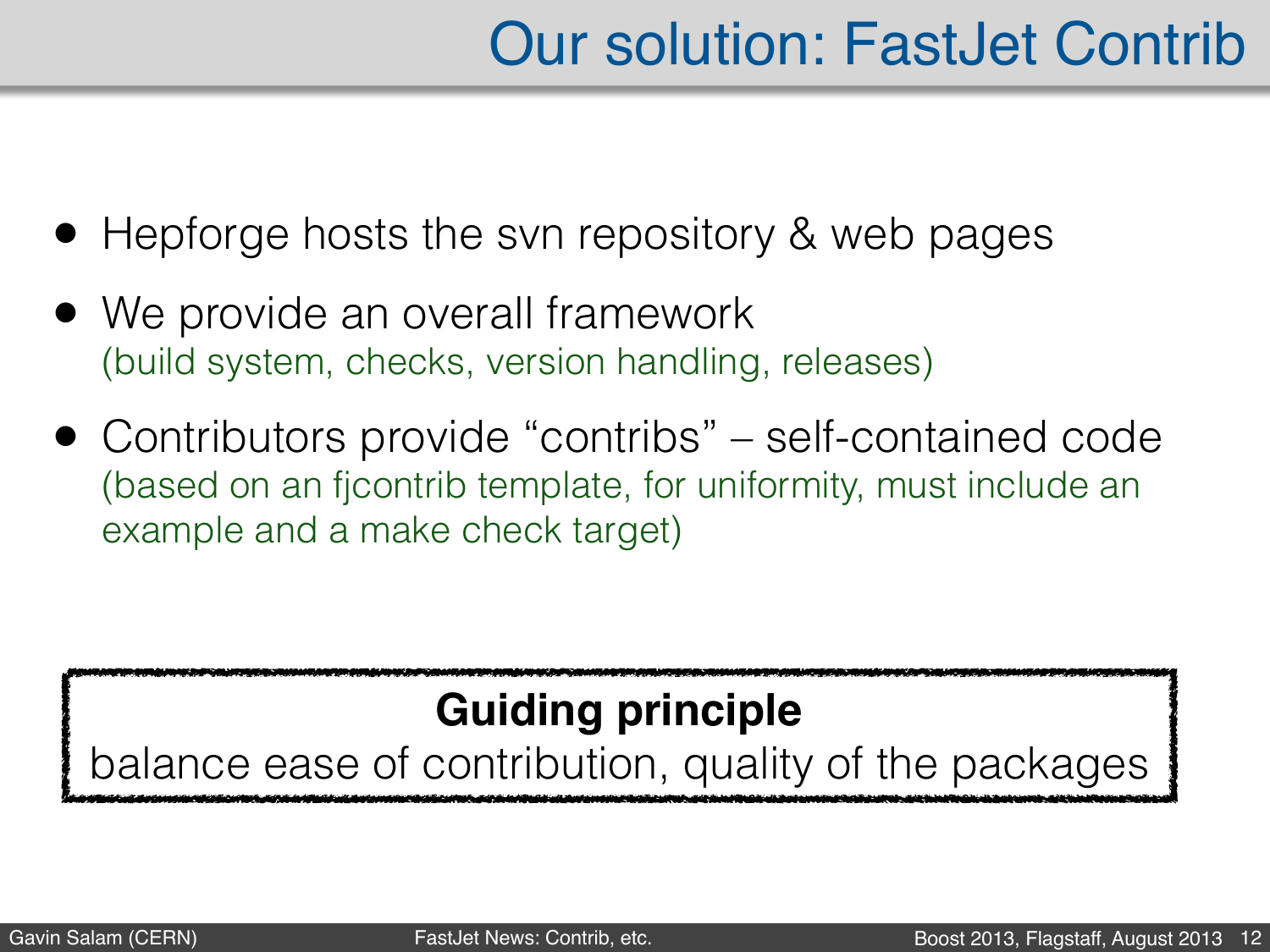## fjcontrib: for users

#### **Standard-looking build & install**

```
wget http://fastjet.hepforge.org/contrib/downloads/fjcontrib-1.005.tar.gz -O | tar zxvf - 
cd fjcontrib-1.005.tar.gz
```

```
./configure [--fastjet-config=FILE] [--prefix=...] [...]
```
make

make install

make  $check$   $#$  optional

#### **User pulls in what they need, e.g.**

```
#include "fastjet/contrib/Nsubjettiness.hh"
#include "fastjet/contrib/GenericSubtractor.hh"
using namespace fastjet::contrib;
. . . 
// 2-subjettiness
Nsubjettiness nSub2KT(2, Njettiness::kt_axes, beta, R0, Rcut);
// pileup subtraction for shapes
GenericSubtractor gen sub(rho);
```

```
double subtracted tau2 = gen sub(nSub2KT, jet);
```
must explicitly link with: -lGenericSubtractor -lNsubjettiness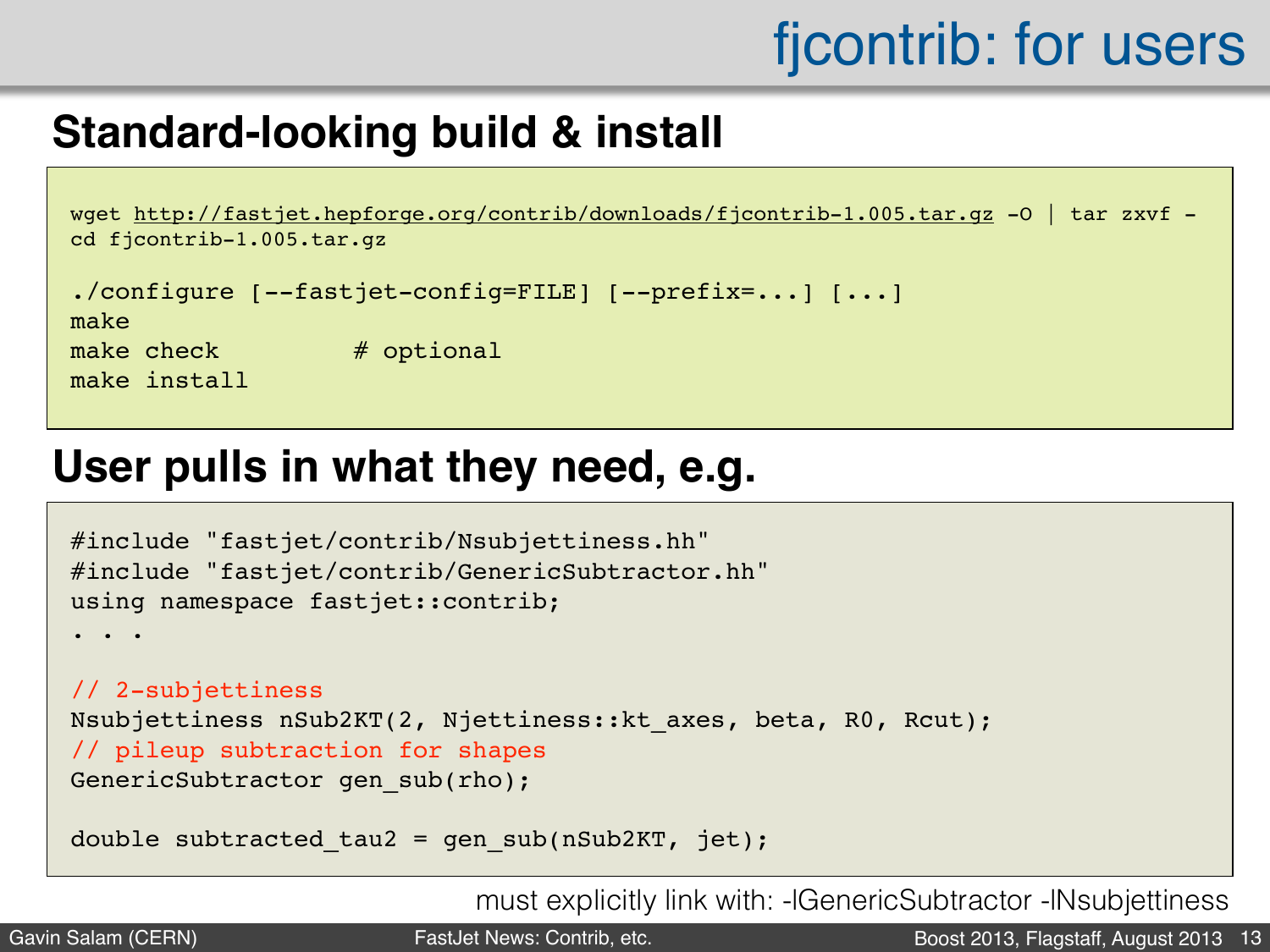## fjcontrib: for developers

#### **Basically** (see **DEVEL-GUIDELINES** for more details)

# check out the overall contrib directory svn checkout<http://fastjet.hepforge.org/svn/contrib/trunk>fjcontrib cd fjcontrib

# start your new contrib, choosing your own "ContribName" scripts/new-contrib-from-template.sh ContribName

# once you have something worth committing, ask us for an account and then scripts/register-new-contrib.sh ContribName

# carry on developing, svn add / commit / etc. # we're happy to provide advice on the user & FJ interface, etc.

# Once you're ready to make a release of your contrib, run scripts/release-contrib.sh ContribName

# send us a mail, and we'll release a new version of the whole fjcontrib # (we may also provide suggestions for uniformity/code safety/etc.)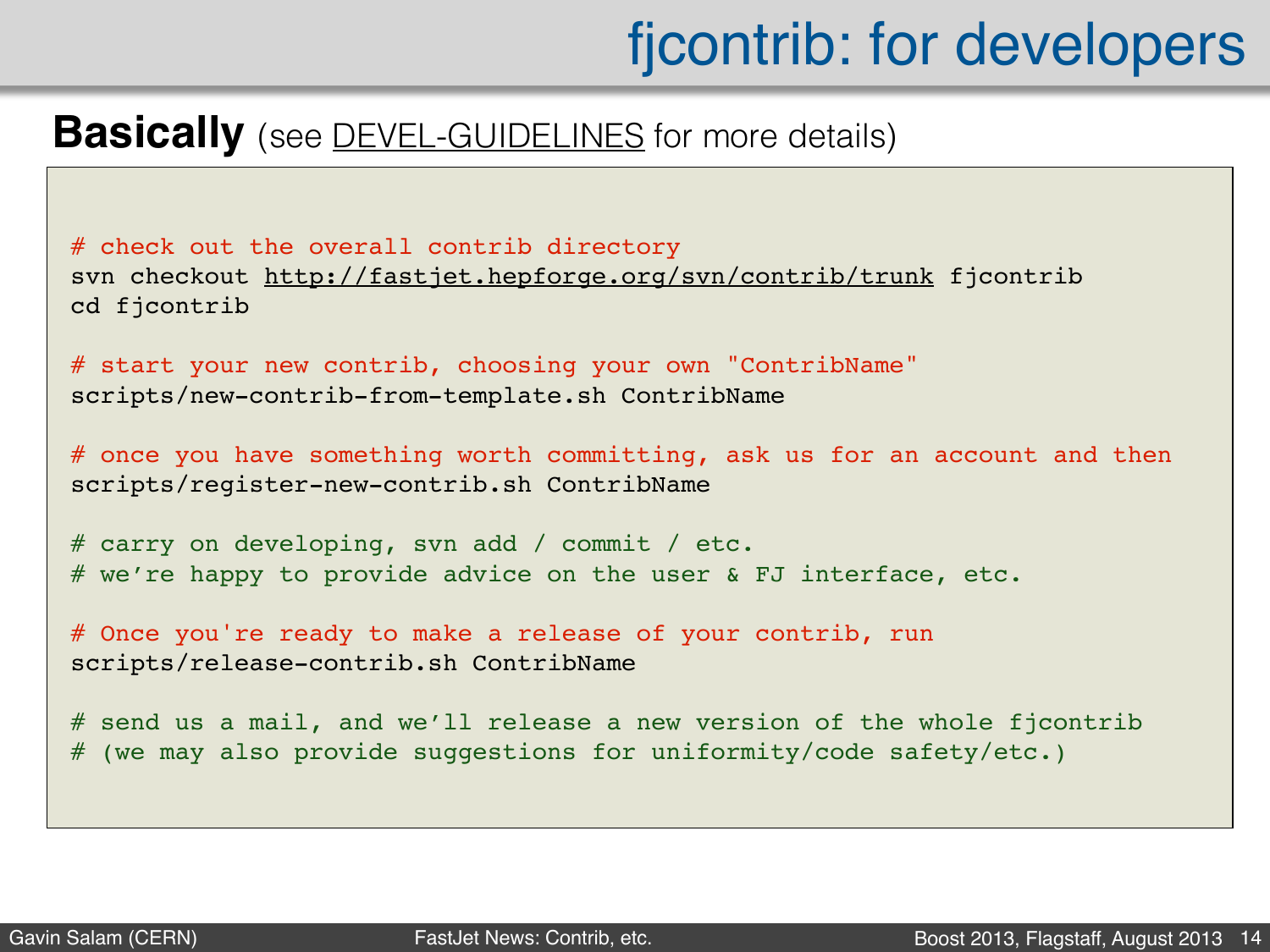## fjcontrib: current contents

☆▼

hastjet.hepforge.org/contrib/contents/1.005.html

 $C$   $8$   $\sim$  Google

• fastjet.fr

D

• fastjet-contrib

• contrib svn

| <b>Package</b>       | <b>Version</b> | <b>Information</b> |
|----------------------|----------------|--------------------|
| GenericSubtractor    | 1.2.0          | <b>README NEWS</b> |
| <b>JetFFMoments</b>  | 1.0.0          | <b>README NEWS</b> |
| VariableR            | 1.0.1          | <b>README NEWS</b> |
| <b>Nsubjettiness</b> | 1.0.2          | <b>README NEWS</b> |
| EnergyCorrelator     | 1.0.1          | <b>README NEWS</b> |
| <b>ScJet</b>         | 1.1.0          | <b>README NEWS</b> |

Version 1.005 of FastJet Contrib is distributed with the following packages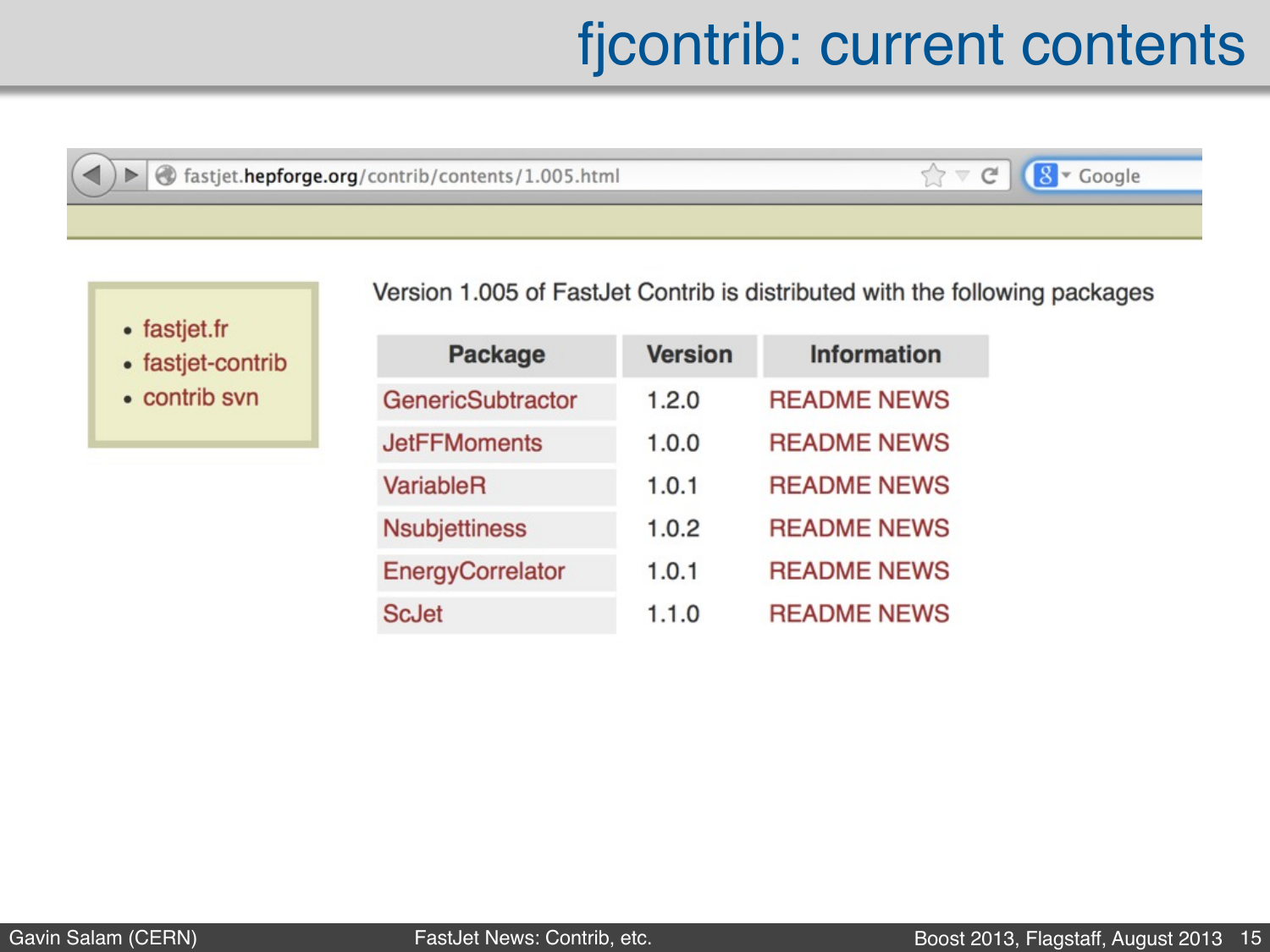## fjcontrib: current contents

 $\bigwedge$ 

 $\bigtriangledown$ 

lastjet.hepforge.org/contrib/contents/1.005.html

 $8 - Google$  $C^{\perp}$ 

• fastjet.fr

• fastjet-contrib

• contrib svn

Package **Information Version** 

Version 1.005 of FastJet Contrib is distributed with the following packages

| GenericSubtractor    | 1.2.0 | <b>README NEWS</b> |
|----------------------|-------|--------------------|
| <b>JetFFMoments</b>  | 1.0.0 | <b>README NEWS</b> |
| <b>VariableR</b>     | 1.0.1 | <b>README NEWS</b> |
| <b>Nsubjettiness</b> | 1.0.2 | <b>README NEWS</b> |
| EnergyCorrelator     | 1.0.1 | <b>README NEWS</b> |
| <b>ScJet</b>         | 1.1.0 | <b>README NEWS</b> |

#### **Be there or be square! If you need help come and see me (or send us mail)**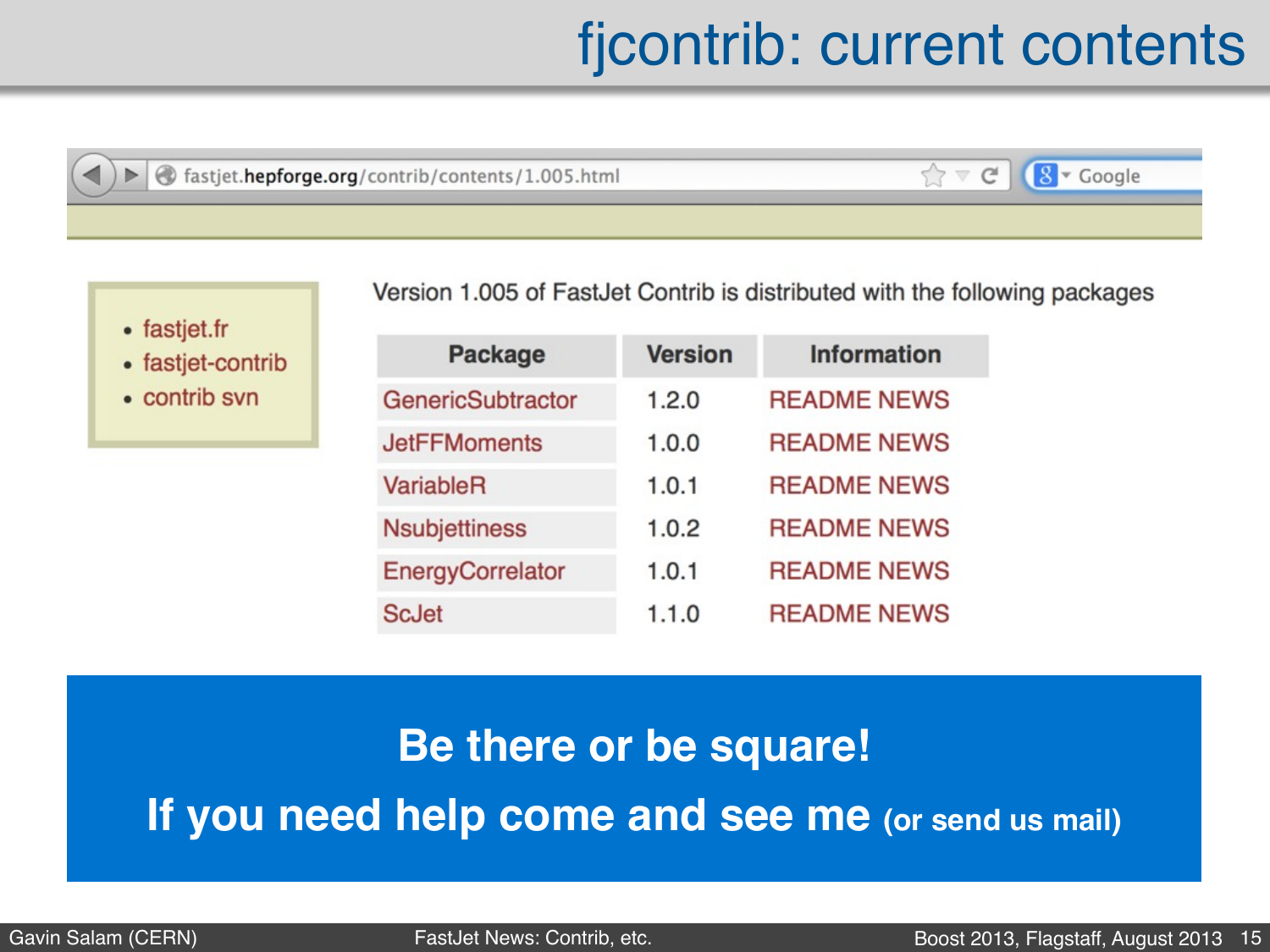# EXTRAS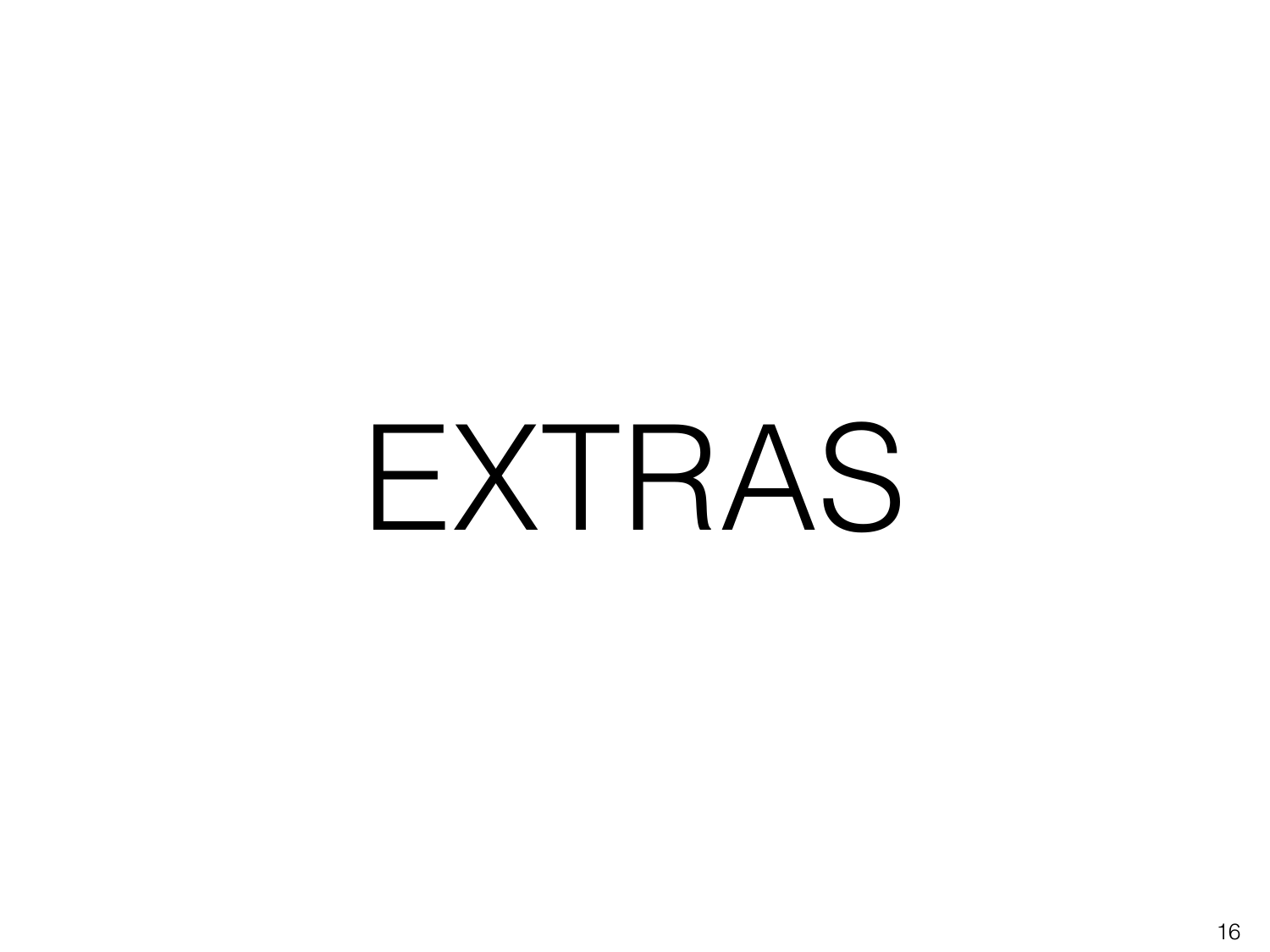## fjcontrib: open issues?

- it builds only static libraries
- support for dependencies
	- with external tools (root, etc.?)
	- between different contribs
	- large datafiles
- ficontrib-config
- consistent documentation (doxygen?)